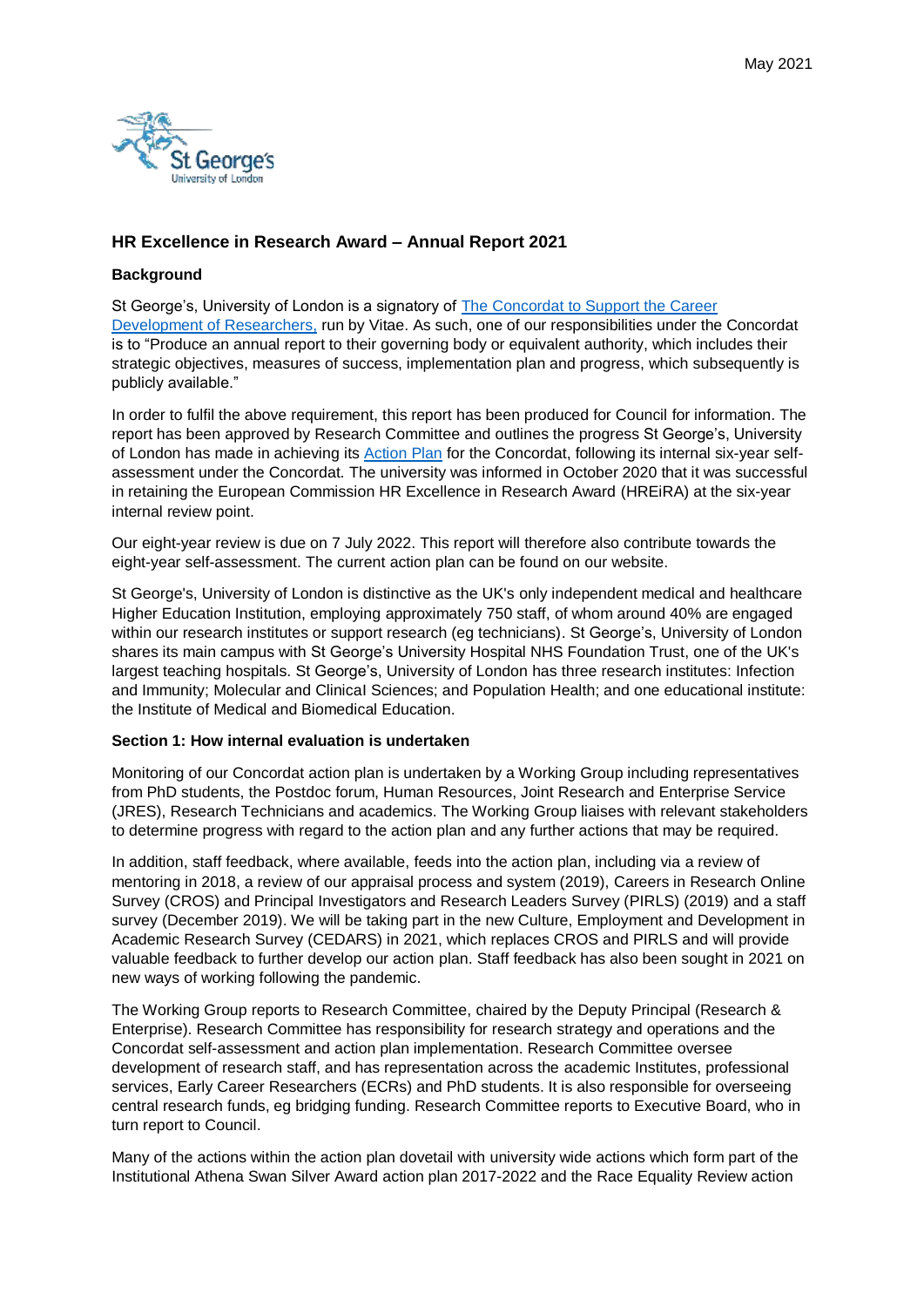plan 2021. Theses action plans are led by the Dean for Equality, Diversity and Inclusion and supported by an Athena Swan self-assessment team (SAT) and Race Equality Action and Engagement Group. The actions reflect our commitment to advancing gender and race equality and, in particular, a more inclusive community for staff at all stages of their career. For actions that are tailored for research staff and students, Athena Swan SAT work closely with the Deputy Principal (Research & Enterprise) to ensure effective implementation and integrated support for researchers.

# **Section 2: Key achievements and progress against strategy and actions identified in St George's, University of London six-year review action plan (May 2020- May 2022)**

The current action plan reflects our commitment to developing researchers. Many of the actions are ongoing initiatives. However, considerable progress has been made on a number of actions over the past year, despite the pandemic, which further improve our ability to develop and support research staff. Nevertheless, the Covid pandemic has impacted our ability to achieve some of the action plan, particularly within the timescale originally envisaged.

#### **Environment and Culture**

- Our action to promote and enable organisational commitment to the San Francisco Declaration on Research Assessment (DORA) principles has largely been completed. St George's, University of London signed up to DORA in 2019. A new working group was established representing all research institutes and career stages to provide overall strategy and leadership in the key implementation areas. A statement of commitment to the DORA principles is available on the [university website](https://www.sgul.ac.uk/research/research-environment/responsible-research-assessment) and training materials, guidance and resources have been created and disseminated. This includes guidance for the Academic Promotions Committee as well as potential applications for academic promotion. These actions have received positive feedback from the university's academic community.
- Our action plan includes actions around promoting diversity in research careers. As part of this, our equality analysis process has been redesigned. This is being trialled in pilots, which will provide case studies for future reference. A similar template was used for Research Excellence Framework (REF) equality analysis, with our REF submission taking place in March 2021.
- A new Research Ethics and Integrity Officer was appointed in early 2020 who has supported our action to ensure that research at St George's, University of London is conducted to rigorous standards and maintains an environment that facilitates this process. The Research Ethics and Integrity Officer has produced our annual research integrity reports and widened understanding across the university. In addition, normal research training includes training on experimental design, statistics, reproducibility etc to ensure rigorous standards. In the past year we have started to introduce laboratory related policies, procedures and guidance documentation and support research integrity. Documentation for five policies/procedures have already been approved by the Research Committee (March 2021). In addition, a Head of Laboratory Space and Safety was appointed from 1st January 2021, whose remit is focused on laboratory safety in particular, with three other staff supporting these activities. The postholder is responsible for development of a new laboratories inspection strategy and plan, working together with the Safety Management Committee.
- Improving data collection and analysis is largely complete. The HR system which was introduced in 2018 has enabled improved reporting, including diversity characteristics in all relevant reports. However, as outlined later, further work is required on identifying different researcher groups.

#### **Employment**

• Steps have been taken with regard to our action to strengthen recruitment processes to ensure fairness and transparency and ensuring those involved in recruitment attend appropriate training. Our Diversity and Inclusion Adviser offers face-to-face unconscious bias training for recruitment panel members and has continued to provide this training remotely during the pandemic. In addition, in November 2020, we commenced a pilot of "Fair Recruitment Specialists", who are staff from black, Asian and minority ethnic backgrounds who volunteer to sit on recruitment interview panels in order to address issues of underrepresentation in our recruitment activities. The core aims of this pilot initiative will be to show visible diversity to our interview candidates, ensure multiple perspectives are included in hiring decisions and offer development opportunities to the individuals volunteering to become a Fair Recruitment Specialist. We received double the number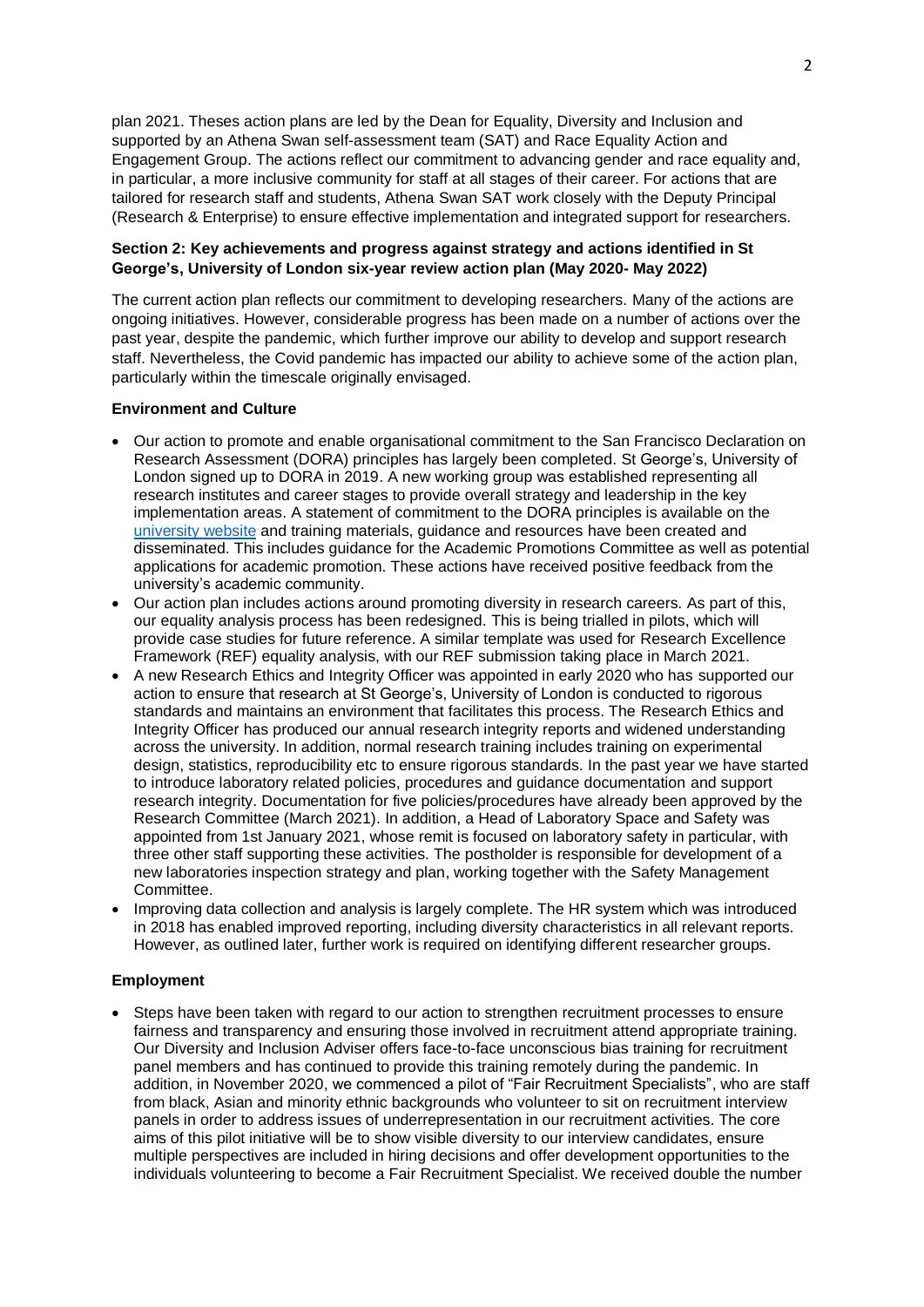of volunteers than we had anticipated (30) and were successful in securing a "Good Practice Grant" from AdvanceHE (the organisation that supports diversity across the HE sector and awards Athena Swan and the Race Equality Charter status). In return we will share our experiences of the initiative with AdvanceHE. In addition, an annual report of recruitment outcomes by diversity characteristics is produced, which considers whether there are any causes for concern with regard to parity of outcome for different groups. The Fair Recruitment Specialist pilot will be reviewed after 12 months of operation but, to date, has received very positive feedback from both the specialists themselves and recruiting managers.

- In 2020, new "Talk and Transform" workshops were commissioned, aimed at staff in management positions. These workshops aim to support leaders and managers to be able to talk about race effectively and at the earliest opportunity, to promote mutual understanding across our diverse workforce and foster positive work relationships. To date 54 leaders and managers have taken part in these workshops.
- A Mandatory Training Policy was launched in April 2021. The policy, which was agreed by Executive Board and the Unions, aims to outline the roles and responsibilities of everyone within the university with respect to mandatory training, as well as set out the central mandatory training that each individual is required to undertake. All staff are required to undertake mandatory training for health and safety, diversity and inclusion, information security, and the Prevent Duty. Improved monitoring of mandatory training compliance will follow.
- Our annual public sector equality duty report considers the diversity profile of our workforce, including part-time working and staff on fixed-term contracts. This reporting is made available to Institute Directors for them to consider whether action is required to improve outcomes for researchers. In addition, each academic Institute has undertaken a "deep dive" as part of our Athena Swan monitoring, in order to consider their diversity profile in more depth and potential actions required to improve the staff diversity profile. This has involved reviewing the profile of employees working in the Institute over at least the previous five years, including consideration of their diversity profile, in particular sex. As a result of the deep dive, the Institutes have considered any further actions required, albeit with a particular emphasis on the institutional Athena Swan action plan. For example, the Institutes may ensure that all new lecturers are assigned a mentor or the Institute Director may contact individuals to encourage them to apply for academic promotion.
- A new Personal Development Review (PDR) was introduced in October 2020 which should assist our actions to deliver effective and timely PDRs and improve talent development and succession plaining for researchers. 2021 represented the first year of its use and feedback from this year will be used to improve the PDR going forwards. As part of the introduction of the new PDR an annual timeframe for completion of PDRs was introduced (January – March). The should more effectively ensure all staff have annual PDRs and support departments and institutes to manage and capture completion rates. The new PDR includes prompts for Reviewers and Reviewees to discuss career development aims and aspirations, including promotion.
- In support of researcher career development, annual workshops are offered on the academic promotions round. In 2021 separate online workshops were offered to individuals according to the level being applied for (Senior Lecturer, Reader or Professor) in order to tailor the advice more readily to the audience. Anecdotally this was well received. In addition, annual reporting of promotion outcomes is provided, including by diversity characteristics.
- Our action plan includes an action to "Ensure inductions and support are the right fit centrally, at Research Institute level and locally". A Researcher Induction Task and Finish Group was established in March 2021 to oversee the design and implementation of a new format for induction of researchers. A complete, new researcher PDF guide with information relevant for settling into the university research community, including guidance on all areas of support available to researchers will be produced. A new addition to the induction information will be a section on line manager's and employee's responsibilities. The first version will be produced in the Autumn of 2021.
- Representation of research staff and PhD students on relevant/applicable university committees and more widely across the university has been completed with groups represented at relevant committees and working groups including Research Committee, Athena Swan SAT, HREiRA working group, DORA working group and REF Steering Executive. In addition, representation at Research Day has been broadened. The last Research Day took place remotely in December 2020 and the next Research Day is already scheduled for December 2021.
- One of our actions related to pay progression for researchers. This is complete, as far as it can be. An equal pay audit was undertaken in 2021 which did not give rise to concerns and suggests that the new starting salary policy, introduced in 2018, has improved pay parity for new entrants. The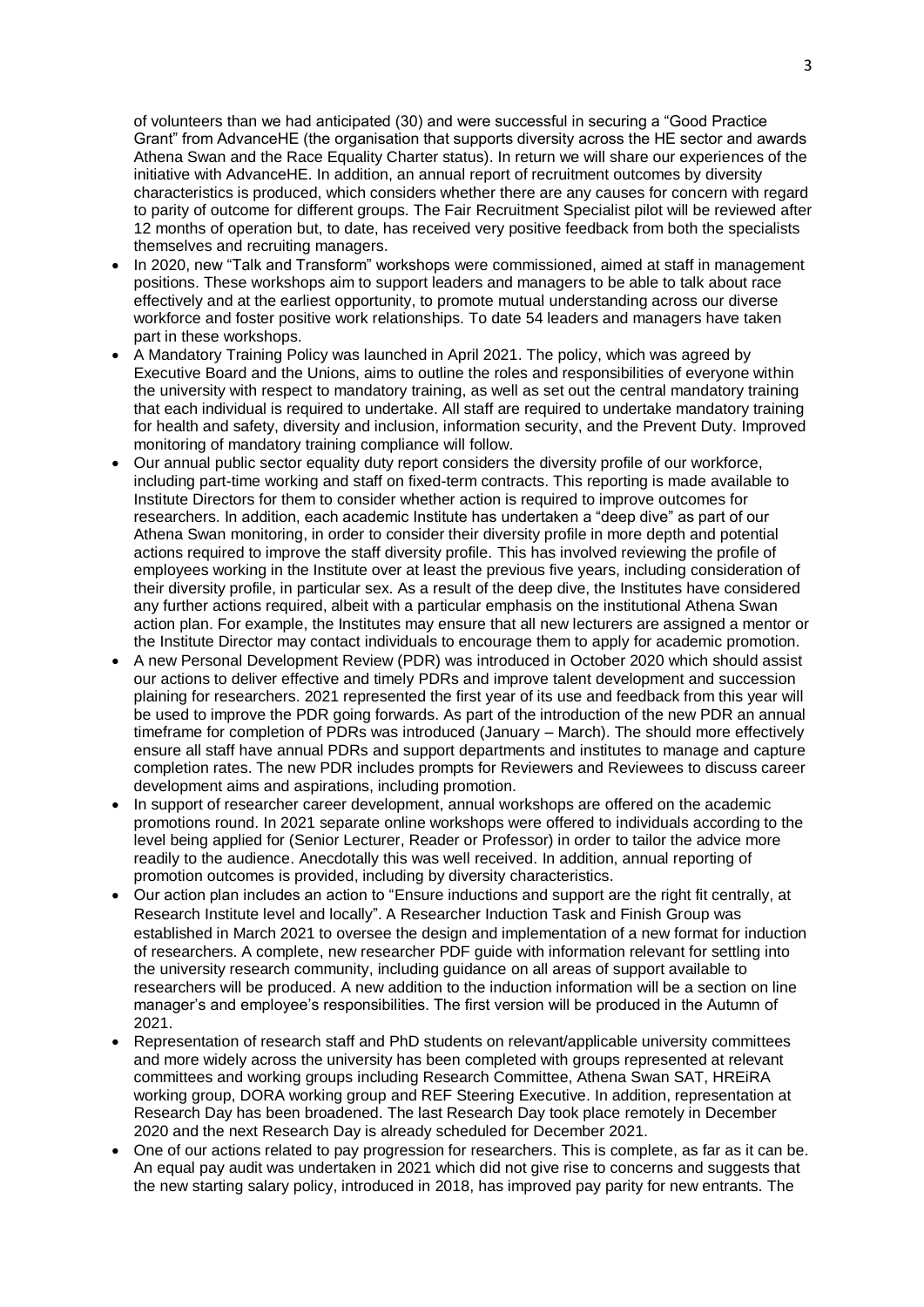impact of the pandemic on university finances led to merit awards being suspended and therefore they will not be reviewed within the timeframe of the action plan. Our gender and ethnicity pay gaps continue to be higher than we would wish, but this is impacted by staff on NHS salary scales which cannot be influenced by the university.

# **Professional and Career Development**

- Our new PDR links to our training database, enabling researchers and their managers to consider development undertaken over the past year. The PDR form also specifically asks the question of how many days of Continuous Professional Development has been undertaken over the past year. This data is then made available to Directors. It will take time for this new approach to embed but the PDR provides a prompt for researchers and their managers to properly consider professional development opportunities.
- As part our commitment to embedding mentoring and coaching skills organisationally, following the mentoring review, the PhD/Postdoc Mentoring pilot was launched in July 2020 with lecturers and senior lecturers mentoring PhD students and Postdocs to support professional and career development. We will be reviewing this first cohort shortly and looking to recruit more mentors and embed the pilot in 2021/22.
- In line with the action plan, relevant training continues to be made available to researchers, although this has been made more challenging during the pandemic. While most training, seminars, conferences etc transferred to remote provision, this took some time to set up and does not always provide quite the same impact as in person learning.
- In support of professional development, our Institutes run several internal seminar programmes where junior researchers can develop their skills at presentation, and also learn about skills/techniques in use by other St George's, University of London researchers which may be helpful for their own research.
- In 2021 a restructure of our Research Operations Directorate was undertaken. As a result, a clearer pathway for development and career progression of the staff working in Research Operations has been developed, which aids our action to support career development.
- Our new PDR also supports our action of "Greater recognition and acceptance that researchers may leave for jobs outside academia" as it specifically includes prompts for discussions about career aims and development needs.

### **Section 3: Next steps and the focus of St George's strategy for the next year (2021-2022), including success measures**

Further work is still required to improve researcher awareness of the Concordat and Vitae resources. To this end, members of the Working Group monitoring the action plan will attend researcher team meetings over the coming year to improve awareness and understanding. Success will be measured through staff feedback, including via CEDARS to be run in May 2021 and May 2022. The Working Group also recommended to Research Committee that Postdocs be included in the surveys to ensure their views are included to support future action planning.

We are aiming to support employee wellbeing initiatives, including through feedback mechanisms. We currently intend to undertake a staff engagement pulse survey in December 2021, as a follow up to the last full staff survey (December 2019) and to receive feedback on the return to more onsite working.

In addition, further work remains to separately identify groups of researchers in HR reports (ECRs, Research Assistants, Principal Investigators etc) in order to enable trend analysis. However, the different staff groups and forums which have been created, including PhD students, Post Docs, Lecturers and Senior Lecturers assist in enabling consultation and consideration of their specific views and needs.

As stated above, work has commenced on creating new researcher policies, procedures and guidance. 17 areas needing such documentation have been identified, with documentation for five areas already approved. The remaining documentation will be produced over the next 12-18 months.